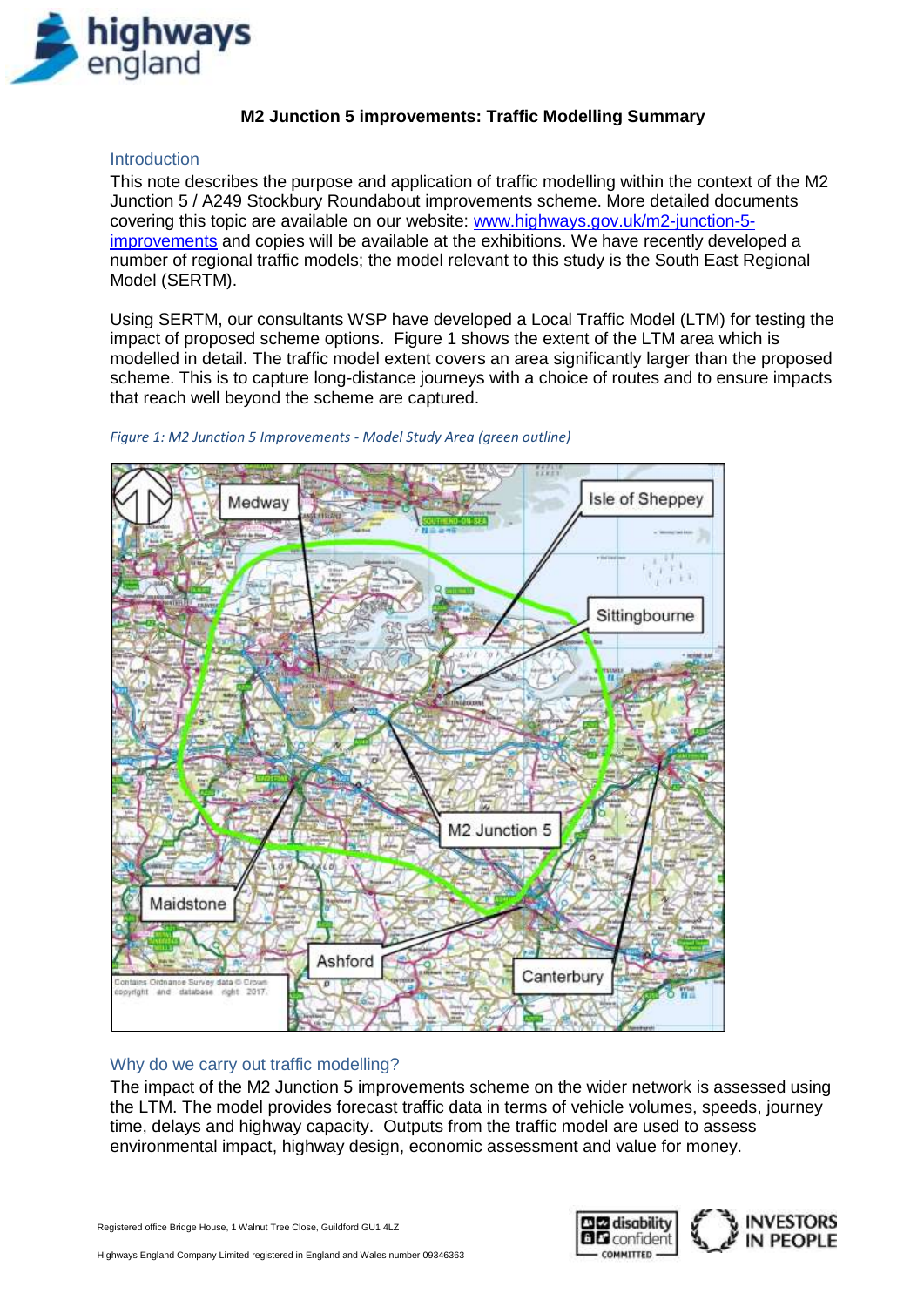

The traffic model is used to predict traffic flows on the network where there is no scheme ('doing nothing') and with a scheme ('doing something'). The model forecasts how many motorists are likely to use the network with the scheme in place, and how this will affect the rest of the network. This is assessed against 'doing nothing', to quantify the changes in traffic patterns as a result of the scheme.

## What factors are taken into account in traffic modelling?

The impact that new developments such as new homes, schools, employment areas, retail areas and other local amenities are considered as part of the traffic modelling. Demographic changes such as population levels and travel choice trends, including car ownership levels, which may change in the future also need to be taken into account.

The model takes account of other committed highway schemes, such as those planned or under construction by Kent County Council. However the local authority aspiration for creating a new Junction 5A on the M2 is not included as it is not in the committed schemes. The impact of Operation Stack has not been assessed in the model as the impacts are generally short-term, occasional and in addition solution is being investigated currently.

The impact of Lower Thames Crossing will be assessed in due course once the Lower Thames Crossing team have completed their modelling assessment which will then feed in to this scheme assessment. Additionally further modelling may be required later if the preferred scheme details differ from the one being considered now.

### What are the components of a traffic model?

The traffic model extent covers an area larger than the proposed scheme. This is to capture long-distance journeys with a choice of routes, and to ensure impacts that reach well beyond the scheme are captured.

A traffic model has four component parts:

- 1. Links which represent the roads in the network, including dual carriageways, rural roads, town centre roads and so on.
- 2. Nodes which represent the junctions in the network, including roundabouts, traffic signal controlled junctions and 'give way' junctions.
- 3. Zones which are geographical areas that identify where trips begin (origin) or end (destination) such as residential areas, employment areas, educational sites (schools, colleges, etc.), hospitals, shopping areas, etc. Zones are often aligned with Census or administrative boundaries.
- 4. The final component is the traffic itself. Traffic is represented as beginning and ending in the zones. The traffic model will route the traffic from the origins to the destinations using the route of least cost – in terms of time and fuel consumption – through the network (via the links and nodes) taking into account the other traffic in the model. In this way, the traffic model can measure congestion by calculating the delays at the nodes (junctions) and also the volumes of vehicles along the links (roads). The model also calculates the number of trips re-routing as a result of congestion.

### How do we understand traffic origins and destinations?

The traffic origins and destinations in SERTM were derived from data provided by mobile phone companies. They anonymously collect travel pattern data by tracking the precise position and movement of mobile phones. All of the data is aggregated and anonymised to comply with data protection laws. Census data which contains anonymous information about where people live, and their method of travel to work was also used to as it provides very accurate information about commuter travel patterns.

Registered office Bridge House, 1 Walnut Tree Close, Guildford GU1 4LZ